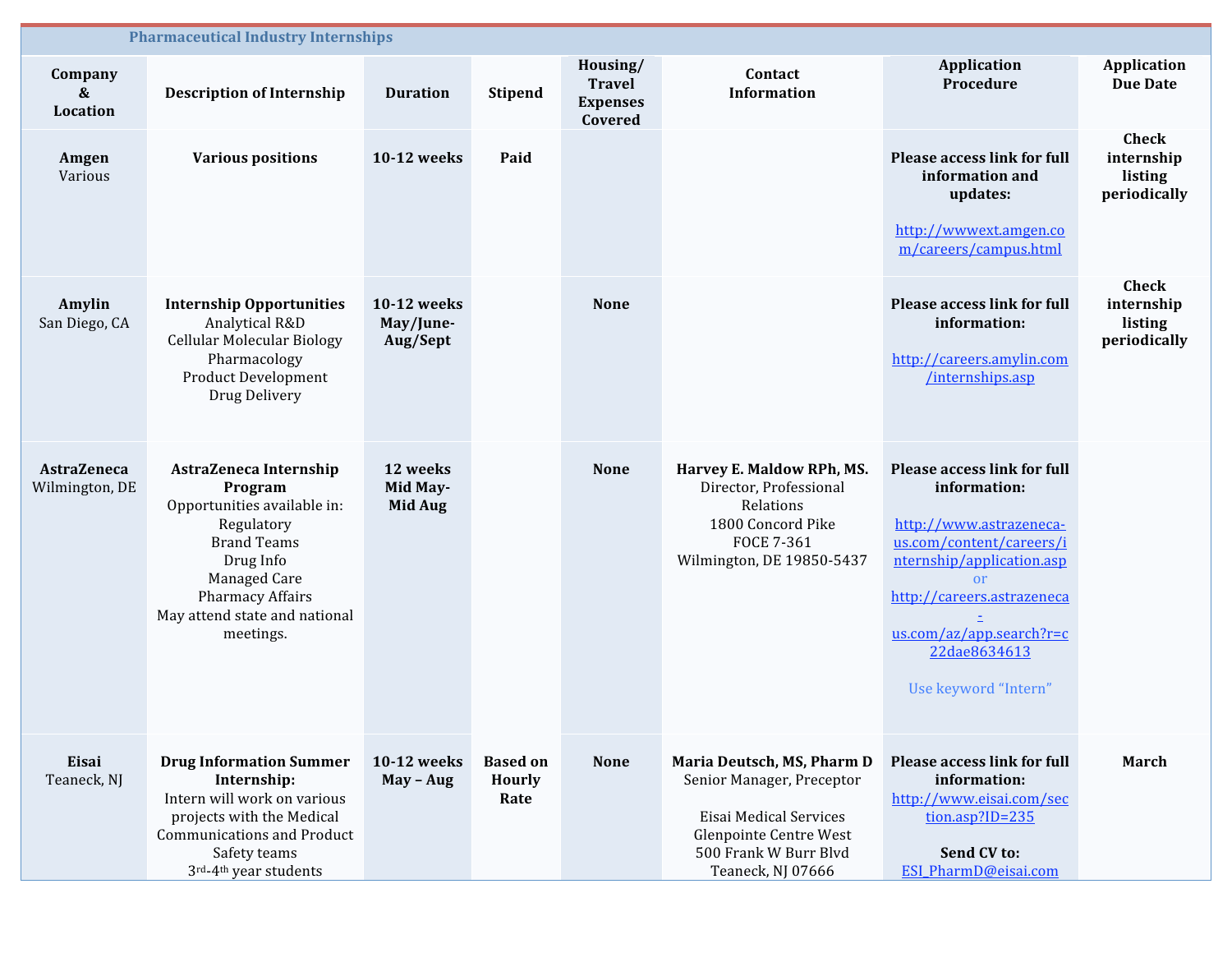|                                                                               |                                                                                                                                                                                                      |                                                  |  | P: 201-287-2349<br>F: 201-287-9744<br>ESI_MedInfo@eisai.com                                                                                                                                      |                                                                                                                                                                                                                                         |                                                              |
|-------------------------------------------------------------------------------|------------------------------------------------------------------------------------------------------------------------------------------------------------------------------------------------------|--------------------------------------------------|--|--------------------------------------------------------------------------------------------------------------------------------------------------------------------------------------------------|-----------------------------------------------------------------------------------------------------------------------------------------------------------------------------------------------------------------------------------------|--------------------------------------------------------------|
| Eli Lilly & Co.                                                               | <b>Various internships</b><br><b>Research and Development</b><br>in Elanco Animal Health,<br><b>Global Health Outcomes</b><br><b>Internship, Pharmaceutical</b><br><b>Sales</b>                      | 12 weeks<br>(beginning<br>May/June)              |  | For internships:<br>https://jobs.lilly.com/index.cf<br>m?searchparam=%26com.peo<br>pleclick.cp.formdata.FLD_JPM<br><b>JOB TYPE=3%26com.peoplecl</b><br>ick.cp.formdata.hitsPerPage=2<br>$\Omega$ | Check website periodically<br>for internship openings.<br>http://www.lilly.com/care<br>ers/student experience/<br>→ Click "Current<br>Internship opportunities"<br>- Post resume online.                                                |                                                              |
| <b>GE Healthcare</b><br><b>Medical</b><br><b>Diagnostics</b><br>Princeton, NJ | <b>R&amp;D</b> Intern<br>Gain experience in Clinical<br>Development, Clinical<br>Operations, Data<br>Management, Statistics,<br>Regulatory Affairs, Project<br>Management, and Imaging<br>Technology | 12 weeks<br>(2 sessions<br>held 1 year<br>apart) |  | To apply, please visit:<br>http://www.sms.scholarshipa<br>merica.org/gehealthcarediver<br>sity/program.html<br>http://www.sms.scholarshi<br>pamerica.org/gehealthcare<br>diversity/index.html    | Qualifications<br>-Cumulative GPA $\geq 3.0$<br>-Able to work for<br>minimum of 12 weeks in<br>the summer<br>-Pursuing a PharmD or<br><b>Pharmaceutical Sciences</b><br>degree<br>-Authorized to work in the<br><b>US</b>               | April 1<br><b>Check website</b><br>after February<br>16,2009 |
| Genentech                                                                     | <b>Medical</b><br><b>Communication/Drug</b><br><b>Information Intern</b><br>Gain knowledge in providing<br>product info to health care<br>professionals and interacting<br>with related departments. | 10-12 weeks                                      |  | Jennifer A. More, Pharm.D.<br>Email: jenmoore@gene.com<br>Lou Lu, Pharm.D.<br>Email: chunglu@gene.com<br>Vinson Lee, Pharm.D., MS<br>Email: lee.vinson@gene.com                                  | For more info and to<br>apply, please visit:<br>www.gene.com<br>select "interns/Co-<br>ops/New Grad" job<br>category<br>Medical Comm internship<br>job ID 09-100026192<br>Must have completed at<br>least 2 year of pharmacy<br>school. | Medical<br>Communication<br>deadline<br><b>February 13</b>   |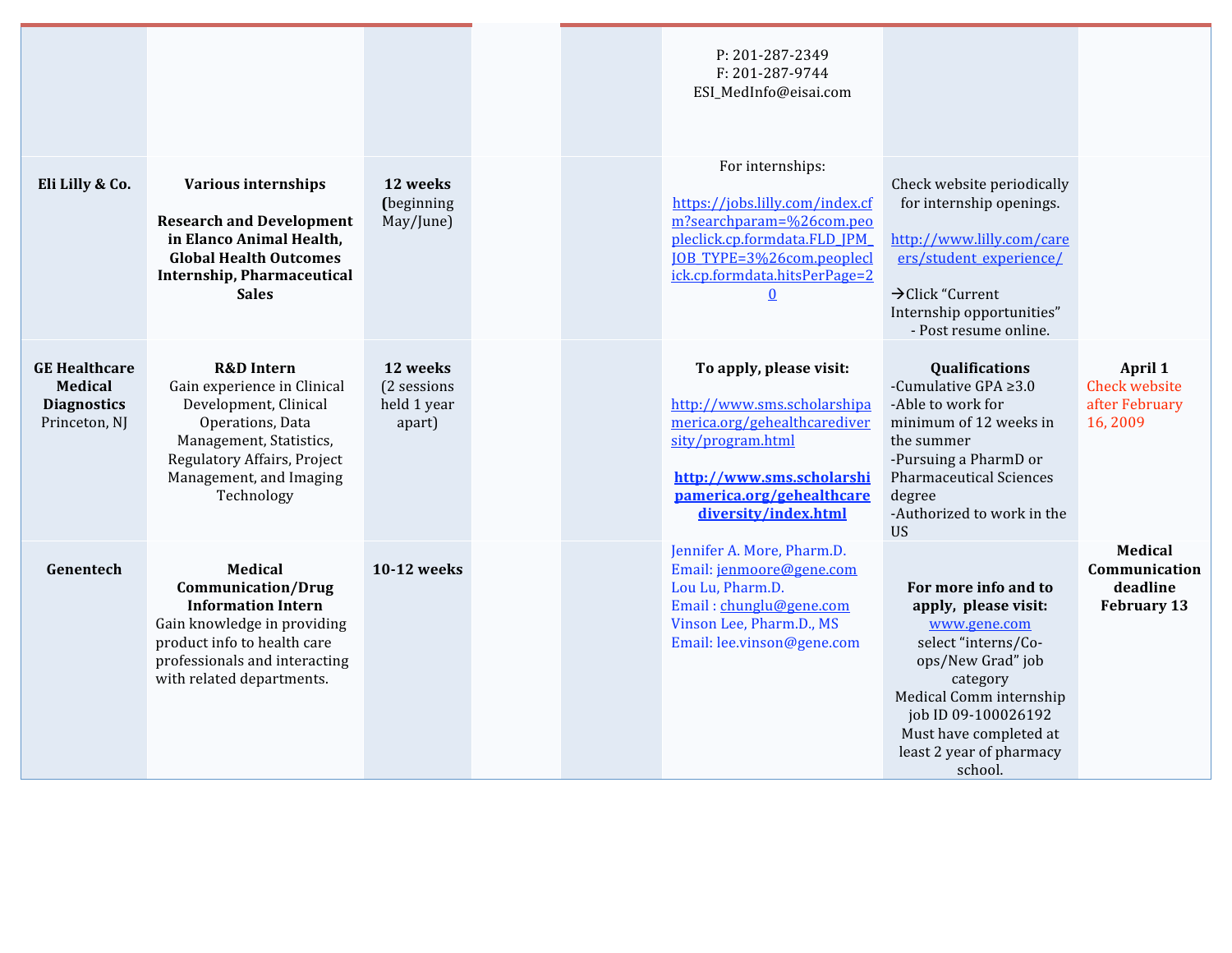| GlaxoSmithKli<br>ne<br>Various<br>locations:<br>Raleigh, NC<br>Greater<br>Philadelphia, PA | <b>Various Internships</b>                                                                                                                                                                                                                                                                                                                                                                                                                             | 10-12 weeks<br>May - Aug | Paid |                                  | <b>Please access link for full</b><br>information:<br>http://us.gsk.com/html/caree<br>r/career-summer.html | Submit resume:<br>http://us.gsk.com/html/c<br>areer/career-students-<br>apply.html<br>Post resume and search<br>for opportunities online.                                                                                                                                   | Mid-March<br><b>Check</b><br>internship<br>listing<br>periodically |
|--------------------------------------------------------------------------------------------|--------------------------------------------------------------------------------------------------------------------------------------------------------------------------------------------------------------------------------------------------------------------------------------------------------------------------------------------------------------------------------------------------------------------------------------------------------|--------------------------|------|----------------------------------|------------------------------------------------------------------------------------------------------------|-----------------------------------------------------------------------------------------------------------------------------------------------------------------------------------------------------------------------------------------------------------------------------|--------------------------------------------------------------------|
| Johnson &<br>Johnson<br>Various<br>locations                                               | <b>Various Internships</b>                                                                                                                                                                                                                                                                                                                                                                                                                             | 12 weeks                 |      | <b>Varies with</b><br>internship |                                                                                                            | Please access link for full<br>information:<br>http://www.jnj.com/caree<br>rs/global/undergraduate/<br>getting started/index.htm<br>Post resume and search<br>for opportunities online.                                                                                     |                                                                    |
| Merck<br>West Point, PA<br>Rahway, NJ<br>Whitehouse<br>Station, NJ<br>other locations      | <b>Various Internships</b>                                                                                                                                                                                                                                                                                                                                                                                                                             | 10-12 weeks              | Paid | <b>Yes</b>                       |                                                                                                            | Campus recruitments<br><b>Please access link for full</b><br>information:<br>http://www.merck.com/c<br>areers/university/interns<br>hips.html or<br>http://www.merck.com/c<br>areers/search_jobs/univer<br>sity.html<br>Post resume and search<br>for opportunities online. |                                                                    |
| <b>Novartis</b><br>New Jersey                                                              | Novartis Oncology Summer<br>Internships:<br><b>Scientific Communications:</b><br>To provide project driven<br>support to the Sci Com related to<br>summarizing and commuting<br>key clinical information<br><b>Medical Information: Assist</b><br>in literatures searches,<br>providing medical information to<br>HCP, responding to both written<br>and verbal medical inquiries,<br><b>Brand Team: Intern will work</b><br>across the marketing mix, | May-<br>August           |      |                                  | <b>Contact: Natacha Sittner</b><br>natacha.sittner@novartis.com                                            |                                                                                                                                                                                                                                                                             |                                                                    |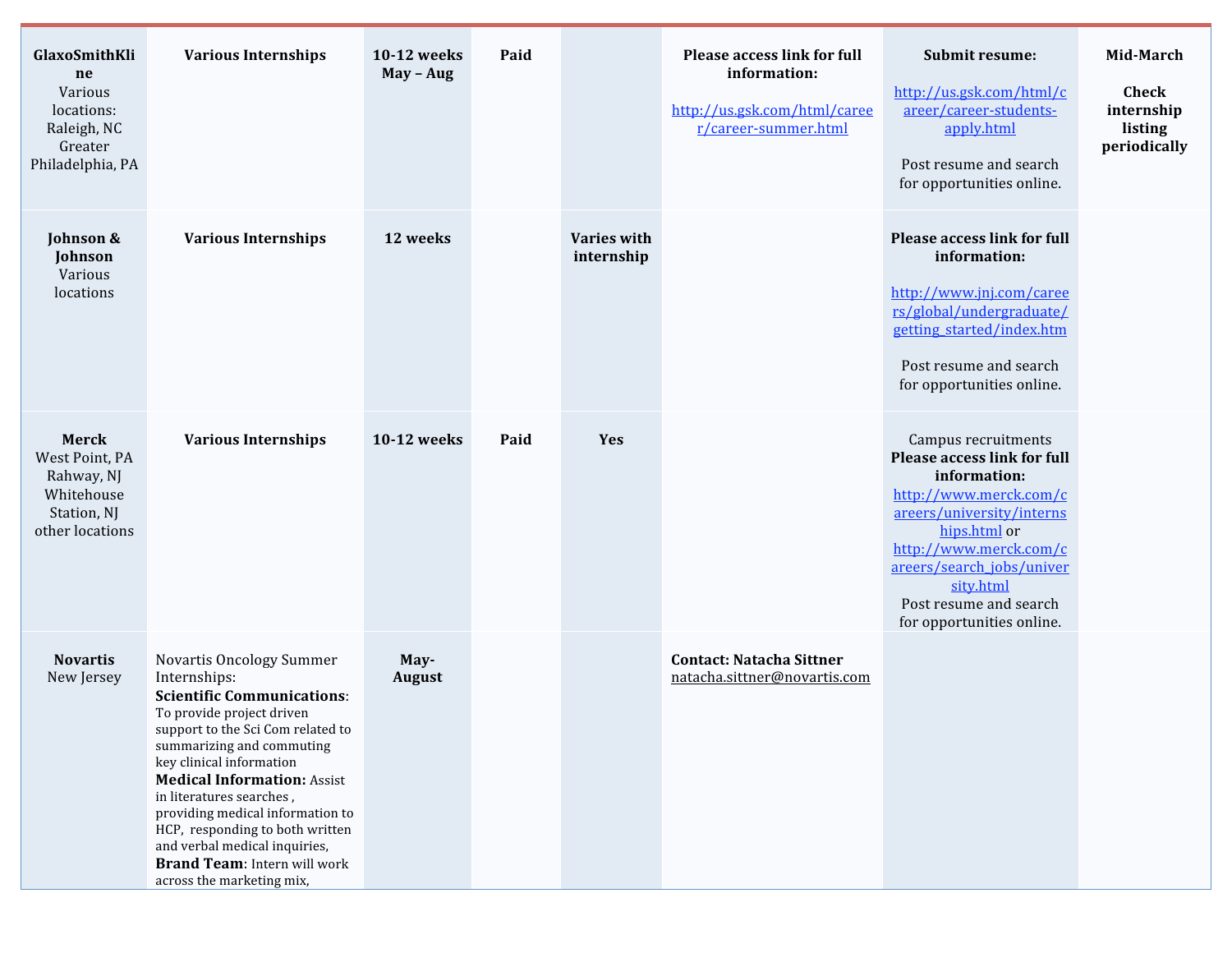|                                                           | assisting the team in the<br>update/development of<br>promotional resources with<br>professional agencies, media,<br>speaker events, budget<br>management, convention<br>planning, training, and e-<br>marketing activities.                                     |                             |      |                         |                                                                                                                                                                                                                                                                     |                                                                                                                                                                                                                                                             |                    |
|-----------------------------------------------------------|------------------------------------------------------------------------------------------------------------------------------------------------------------------------------------------------------------------------------------------------------------------|-----------------------------|------|-------------------------|---------------------------------------------------------------------------------------------------------------------------------------------------------------------------------------------------------------------------------------------------------------------|-------------------------------------------------------------------------------------------------------------------------------------------------------------------------------------------------------------------------------------------------------------|--------------------|
| <b>Novartis</b><br>Cambridge, MA<br>Basel,<br>Switzerland | <b>Novartis Institute for</b><br><b>Biomedical Research</b><br>Students will participate in<br>challenging NIBR research<br>projects, gain formal training<br>in literature review and<br>attend seminar course in<br>Drug Discovery.                            | 12 weeks<br>June-<br>August | Paid | <b>None</b>             | For more information, visit:<br>http://www.novartis.com/res<br>earch/nibr/index.shtml                                                                                                                                                                               | Please access link for full<br>information:<br>http://www.novartis.com<br>/careers/job-<br>search/brassring/index.sh<br>tml<br>> Click "Search Opening"<br>Select USA for Country and<br>Type "Internship" for<br>Keyword<br>Apply via website              | <b>February 13</b> |
| Procter &<br>Gamble<br>Various<br>locations               | <b>Internship Opportunities</b><br>Market Research<br><b>Research and Development</b>                                                                                                                                                                            | 40 hrs per<br>week          | Paid | May vary<br>by location | For more information, visit:<br>http://www.pg.com/jobs/job<br>s us/recruitblue/internships.<br>shtml<br>Click on "Careers" and select<br>"Internships/Co-op" for Job<br>Category                                                                                    | Apply online at<br>www.pg.com                                                                                                                                                                                                                               |                    |
| Roche<br>Nutley, NJ                                       | <b>Roche Intern Development</b><br>Program (RIDP)<br>Opportunities available in:<br>Preclinical research<br>(oncology, metabolic<br>diseases, inflammation)<br>Analytical Chemistry<br>Drug Safety<br><b>Clinical Investigations</b><br>Research and Development | 12 weeks                    |      |                         | <b>Submit resume on-line:</b><br>www.rocheusa.com<br><b>Click on "Careers"</b><br>$\rightarrow$ "View Opportunities"<br>$\rightarrow$ Select Location:<br>NJ-Nutley Corporate HQ<br>$\rightarrow$ Click on<br><b>Intern Positions</b> for a<br>position description | <b>Qualifications:</b><br>-Bachelors, Masters<br>and/or PhD in progress<br>-Sophomore or above year<br>in college<br>-Minimum GPA 3.0<br>-Demonstrated academic<br>excellence<br>-Knowledge of MS office<br>-Strong interpersonal,<br>written, oral, skills | $Mar-30$           |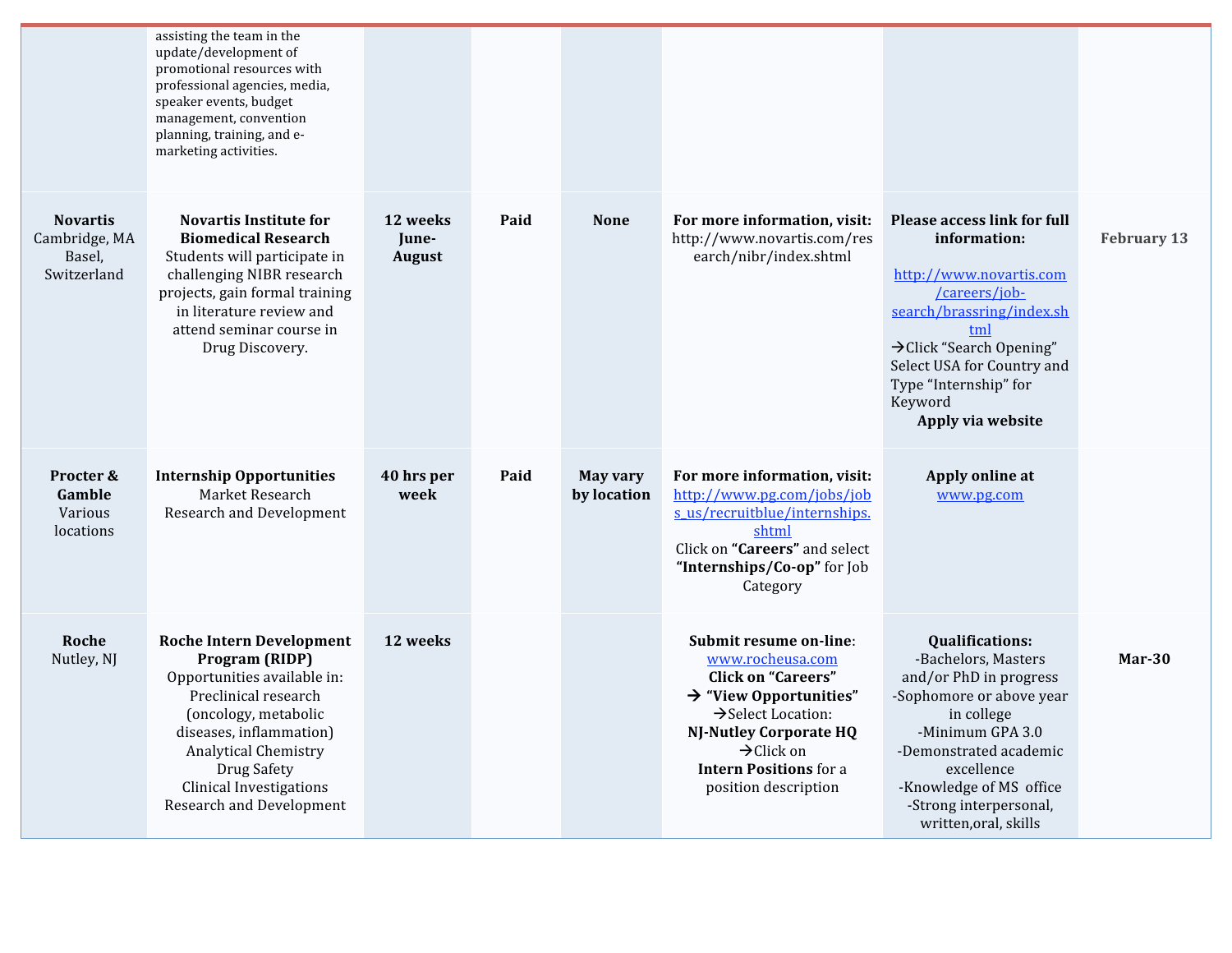| <b>Cline Davis &amp;</b><br>Mann, LLC<br>New York, NY | <b>Medical &amp; Scientific Affairs</b><br>Internship in pharmaceutical<br>advertising.<br>Work on several intern<br>training projects and an<br>intern pitch.            | June 9-<br><b>August 8</b> | Paid | Please submit resume/CV to<br>both<br><b>Brooke Popko</b><br>bpopko@clinedavis.com and<br><b>Amy Mascia</b><br>amascia@clinedavis.com                                                                                                                                                                                                 | Requirements<br>-Junior or Senior<br>-Pursuing a science degree<br>For more information,<br>visit<br>www.Clinedavis.com                                                                                                                     | Apr- $25$ |
|-------------------------------------------------------|---------------------------------------------------------------------------------------------------------------------------------------------------------------------------|----------------------------|------|---------------------------------------------------------------------------------------------------------------------------------------------------------------------------------------------------------------------------------------------------------------------------------------------------------------------------------------|---------------------------------------------------------------------------------------------------------------------------------------------------------------------------------------------------------------------------------------------|-----------|
| <b>Sanofi Pasteur</b>                                 | <b>Clinical and Post-Marketing</b><br><b>Vaccine Safety:</b><br>The focus of this internship.<br>will be vaccine safety with an<br>emphasis on medical<br>writing/review. |                            |      | Submit resume and $\sim$ 500<br>words essay describing what<br>qualifies you for this<br>internship: including how you<br>think your work experience,<br>education, and personal<br>interests have prepared you<br>for this internship.<br>Send resume and personal<br>statement via email to:<br>Mostafa. Wali@sanofipasteu<br>r.com | <b>Requirements:</b><br>-third or fourth year<br>$-GPA > 3.0$<br>-Demonstrated leadership<br>skills, Excellent<br>communication and<br>organization skills,<br>attention to detail and<br>proficiency with Microsoft<br>Office applications |           |

| <b>Federal Internships</b>                                                                  |                                                                                                                                                                                                                   |            |                               |  |                                                                                                                                                           |                                                                                                                                                    |  |  |  |  |  |  |
|---------------------------------------------------------------------------------------------|-------------------------------------------------------------------------------------------------------------------------------------------------------------------------------------------------------------------|------------|-------------------------------|--|-----------------------------------------------------------------------------------------------------------------------------------------------------------|----------------------------------------------------------------------------------------------------------------------------------------------------|--|--|--|--|--|--|
| Company<br>&<br>Location                                                                    | Housing/<br><b>Contact</b><br><b>Travel</b><br>Application<br><b>Stipend</b><br><b>Description of Internship</b><br>Information<br><b>Duration</b><br>Procedure<br><b>Expenses</b><br>Covered                     |            |                               |  |                                                                                                                                                           |                                                                                                                                                    |  |  |  |  |  |  |
| <b>Agency for</b><br>Toxic<br>Substances and<br><b>Disease</b><br>Registry<br>Oak Ridge, TN | <b>Agency for Toxic Substances</b><br>and Disease Registry<br>Opportunity for students<br>interested in ATSDR's mission<br>which is to prevent exposure<br>and adverse effects from waste<br>sites, and pollution | 8-12 Weeks | $$1450-$<br>2050 per<br>month |  | <b>ATSDR/ORISE Summer</b><br>Internship<br>Oak Ridge Institute of<br>Science and Education<br>Mail Stop 36<br>Oak Ridge, TN 37831-0017<br>P: 865-576-7385 | <b>Please call for</b><br>information regarding<br>applications<br><b>Access link:</b><br>http://www.umich.edu/ $\sim$<br>meldi/3_internships.html |  |  |  |  |  |  |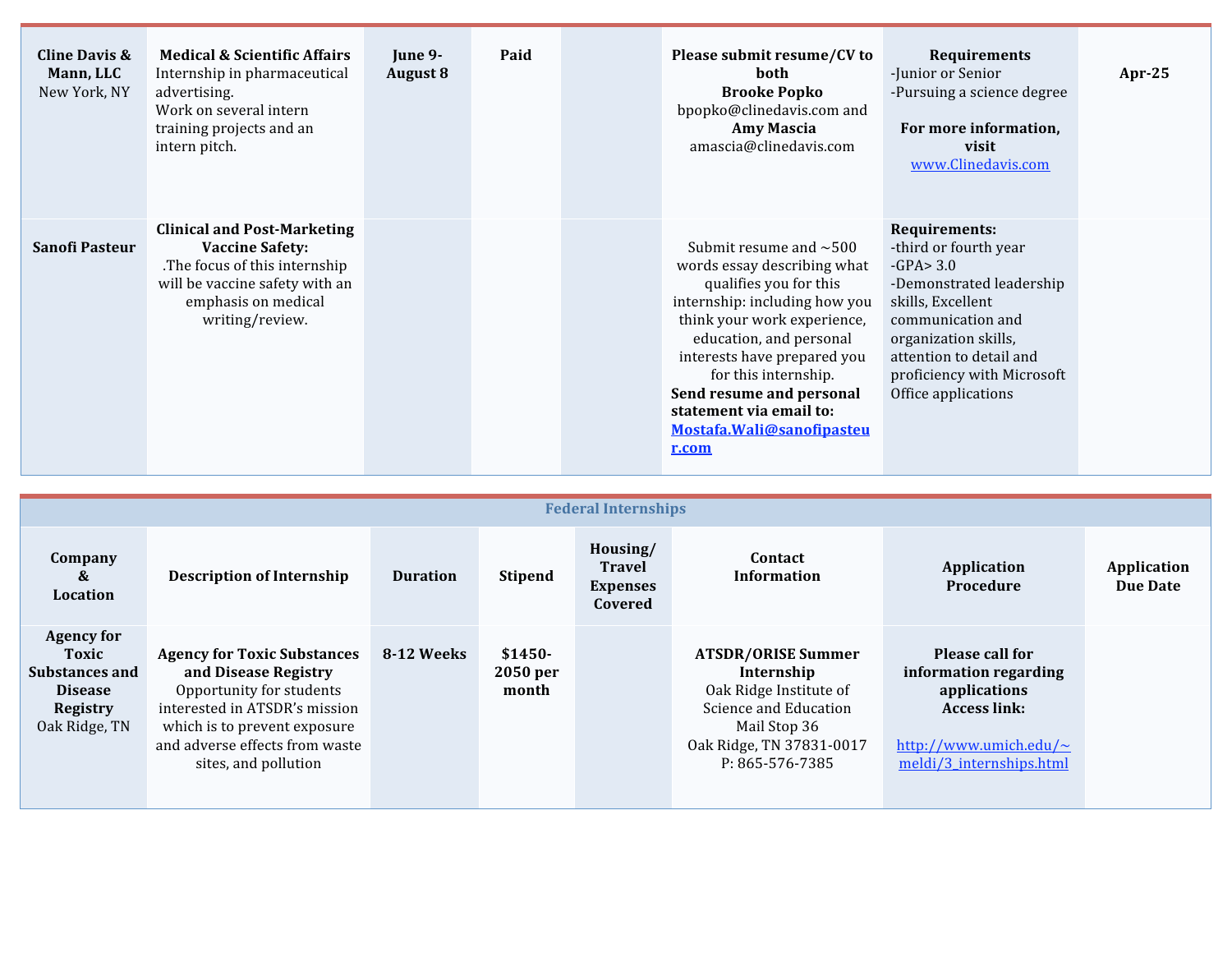| <b>FDA CVM</b><br>(Center of<br>Veterinary<br>Medicine)<br>Rockville, MD | <b>CVM Student Summer Intern</b><br>Program<br>Opportunities for<br>undergraduate, graduate and<br>professional students. The<br>program seeks to promote<br>personal development and<br>professional skills reflective of<br>the students' field of study.<br>The ultimate goal is to<br>stimulate an interest in<br>pursuing careers significant to<br>the Center. | 10 weeks<br>June-Aug  |                                                                                                                 |             | Dr. Marcia K. Larkins<br>Coordinator, Summer Intern<br>Program<br>7519 Standish Place, HFV-3<br>Rockville, Maryland 20855<br>P: 240-276-9015<br>$F: 240 - 276 - 9060$<br>marcia.larkins@fda.hhs.gov | <b>Please access link for full</b><br>information, eligibility,<br>and updates:<br>http://www.fda.gov/cvm/s<br>tudent_intern.htm                                          | <b>February 6</b> |
|--------------------------------------------------------------------------|----------------------------------------------------------------------------------------------------------------------------------------------------------------------------------------------------------------------------------------------------------------------------------------------------------------------------------------------------------------------|-----------------------|-----------------------------------------------------------------------------------------------------------------|-------------|-----------------------------------------------------------------------------------------------------------------------------------------------------------------------------------------------------|---------------------------------------------------------------------------------------------------------------------------------------------------------------------------|-------------------|
| <b>NIH</b><br>Bethesda, MD                                               | <b>Summer Internship</b><br>Program in Biomedical<br>Research<br>Opportunity to work side-by-<br>side with some of the leading<br>scientists in the world in an<br>environment devoted<br>exclusively to biomedical<br>research<br>For other internships:<br>http://www.jobs.nih.gov/stud<br>ent.asp                                                                 | 8 weeks<br>May – June | <b>Depends</b><br>on<br>education:<br>http://ww<br>w.training.<br>nih.gov/sti<br>pends.asp#<br>app <sub>5</sub> | <b>None</b> |                                                                                                                                                                                                     | Please access link for full<br>information:<br>http://www.training.nih.go<br>v/student/sip/index.asp<br>Apply via website<br>Check for updates in mid-<br><b>November</b> | March 1           |

| <b>Federal Internships</b>                   |                                  |                 |                |                                                         |                               |                          |                                        |  |  |  |
|----------------------------------------------|----------------------------------|-----------------|----------------|---------------------------------------------------------|-------------------------------|--------------------------|----------------------------------------|--|--|--|
| Company<br>$\boldsymbol{\alpha}$<br>Location | <b>Description of Internship</b> | <b>Duration</b> | <b>Stipend</b> | Housing/<br><b>Travel</b><br><b>Expenses</b><br>Covered | Contact<br><b>Information</b> | Application<br>Procedure | <b>Application</b><br><b>Procedure</b> |  |  |  |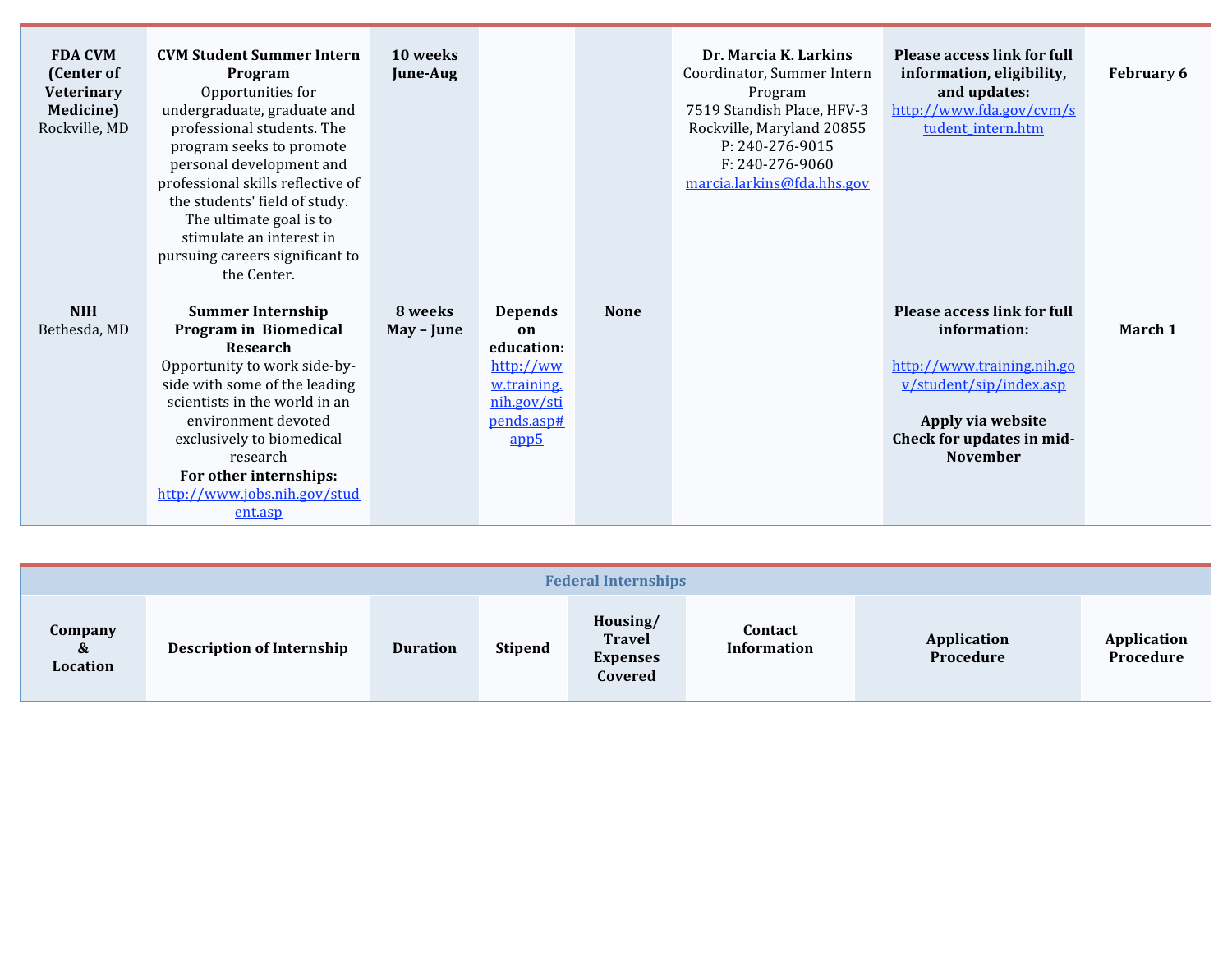| <b>FDA</b><br>Rockville, MD | <b>Pharmacy Student</b><br><b>Experiential Program:</b><br>Students will be familiar with<br>functions of:<br>-Department of Health and<br>Human Services<br>-FDA<br>-US Public Health Service<br>-APhA<br>-ASHP<br>$-NIH$<br>-Various others<br>Opportunity to attend advisory<br>and congressional hearings, in<br>addition to lecture series.<br>Students will obtain a better<br>understanding diverse career<br>options for pharmacists. | 4 -6 weeks<br><b>Offered</b><br>throughout<br>the year<br>(experiment<br>al training) | <b>None</b><br>(May be<br>eligible to<br>receive<br>credit<br>hours) | <b>None</b> | Please submit the following:<br>-Resume or curriculum vitae<br>-One-page paper on how<br>rotation would help facilitate<br>career goals<br>-Three potential time slots for<br>rotation<br>-Rank order of top three<br>preferred rotation sites<br>-Office of Special Health<br>Issues<br>-Various divisions within<br>the<br>Center for Drug<br>Evaluation<br>and Research<br>Legal requirements:<br>Please complete forms and<br>mail to preceptor one month<br>prior to rotation.<br>$-SF-85$<br>$-$ Form 306<br>$-FD-258$<br>Forms can be accessed at:<br>http://www.fda.gov/cder/Offic<br>es/DDI/pharmstudent.htm | <b>Dec 31</b> |
|-----------------------------|-----------------------------------------------------------------------------------------------------------------------------------------------------------------------------------------------------------------------------------------------------------------------------------------------------------------------------------------------------------------------------------------------------------------------------------------------|---------------------------------------------------------------------------------------|----------------------------------------------------------------------|-------------|-----------------------------------------------------------------------------------------------------------------------------------------------------------------------------------------------------------------------------------------------------------------------------------------------------------------------------------------------------------------------------------------------------------------------------------------------------------------------------------------------------------------------------------------------------------------------------------------------------------------------|---------------|
|                             |                                                                                                                                                                                                                                                                                                                                                                                                                                               |                                                                                       |                                                                      |             | Have experiential<br>coordinator submit<br>application to:<br>Pharmacy.Student@fda.hhs.gov<br>Apply the year preceding last<br>year of pharmacy school                                                                                                                                                                                                                                                                                                                                                                                                                                                                |               |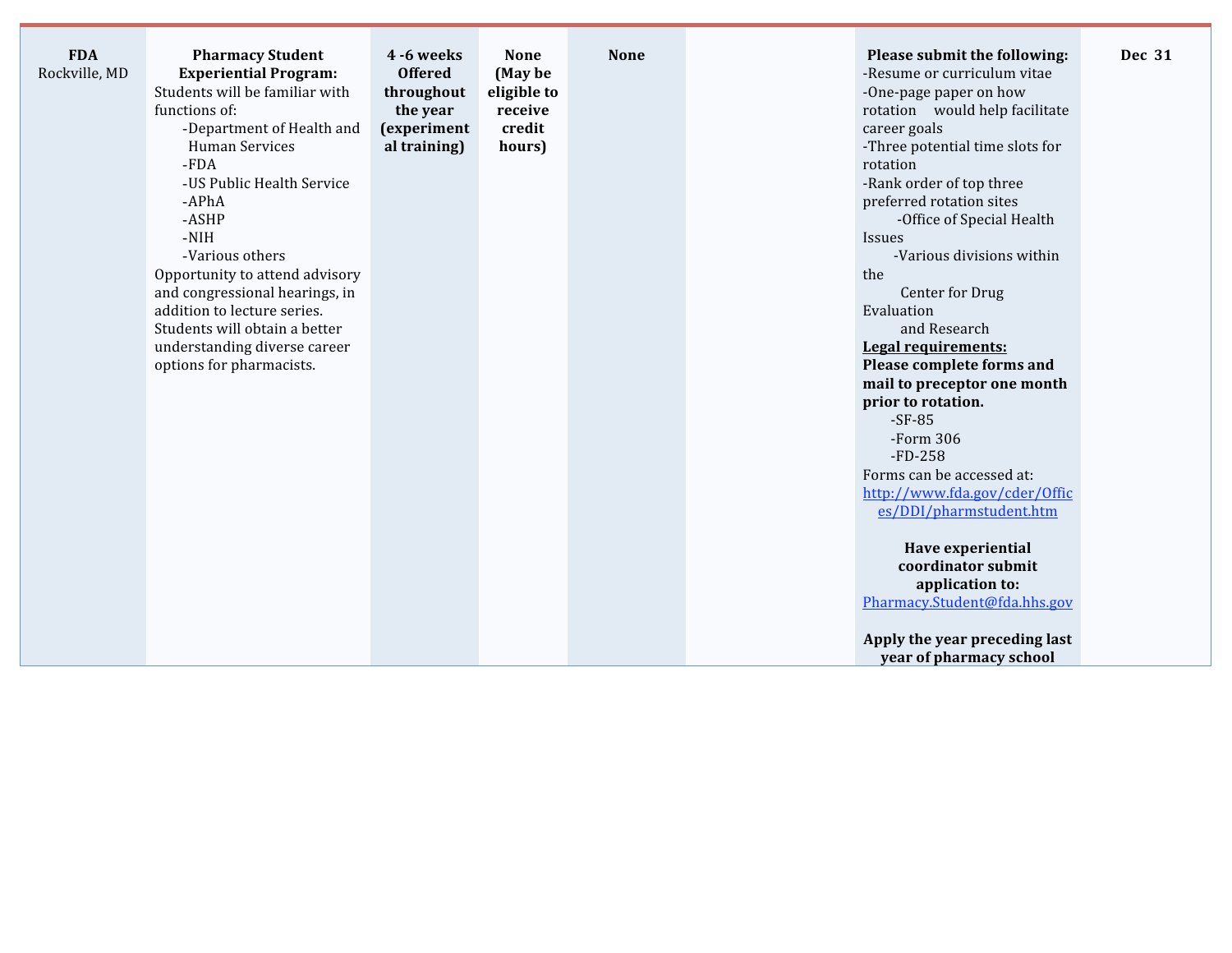|                                                                  |                                                                                                                                                                            |                                                                                |                                       |                                                         | <b>Managed Care Internships</b>                                                                                                                                                                                                                                                                                                                                                                                  |                                                                                                                                                                                                                      |                                |
|------------------------------------------------------------------|----------------------------------------------------------------------------------------------------------------------------------------------------------------------------|--------------------------------------------------------------------------------|---------------------------------------|---------------------------------------------------------|------------------------------------------------------------------------------------------------------------------------------------------------------------------------------------------------------------------------------------------------------------------------------------------------------------------------------------------------------------------------------------------------------------------|----------------------------------------------------------------------------------------------------------------------------------------------------------------------------------------------------------------------|--------------------------------|
| Company<br>&<br>Location                                         | <b>Description of</b><br>Internship                                                                                                                                        | <b>Duration</b>                                                                | <b>Stipend</b>                        | Housing/<br><b>Travel</b><br><b>Expenses</b><br>Covered | Contact<br><b>Information</b>                                                                                                                                                                                                                                                                                                                                                                                    | <b>Application</b><br>Procedure                                                                                                                                                                                      | Application<br><b>Due Date</b> |
| AMCP/FMCP/A<br>llergan Inc.                                      | Global Health<br><b>Outcomes</b><br>Research<br>Department                                                                                                                 | 10 weeks                                                                       | \$640 per<br>week                     | Yes<br><i>(includes)</i><br>onsite<br>expenses)         | See brochure for details<br>and application<br>http://74.125.113.104/search?q<br>=cache:SNn0zzIkpn4J:www.fmcp<br>net.org/cfr/waSys/f.cfc%3Fmet<br>hod%3DgetListFile%26id%3D0<br>AF0C6E3+AMCP/FMCP/Allergan<br>+Inc.internship&hl=en&ct=clnk&<br>$cd = 1$ ≷=us                                                                                                                                                    | Mail application materials as 1<br>packet<br><b>Requirements</b><br>-Essay<br>-Student in 2 <sup>nd</sup> or 3 <sup>rd</sup> profess. yr<br>-3 Letters of Recommendation                                             | Feb <sub>2</sub>               |
| AMCP/FMCP/P<br>fizer Inc.<br>Location varies<br>yearly           | <b>Managed Care</b><br><b>Summer</b><br>Internship<br>Opportunity for<br>students<br>interested in<br>managed care.<br>There is also a<br>component of<br>veteran affairs. | 10 weeks<br>(May-Aug),<br>plus poster<br>presentation<br>at AMCP<br>conference | \$640<br>weekly<br>(for 10)<br>weeks) | Yes                                                     | Please access link for full<br>information:<br>http://www.fmcpnet.org/index.c<br>fm?c=news.details&a=wn&id=68<br>41CC33 For additional details<br>contact:<br><b>Ebony Clay</b><br><b>Executive Associate</b><br><b>Foundation for Managed Care</b><br>Pharmacy<br>100 N. Pitt Street, Suite 400<br>Alexandria, VA 22314<br>Office: (703) 683-8416, ext. 623<br>FAX: (703) 683-8417<br>E-mail: eclay@fmcpnet.org | <b>Applicant: Mail the following as</b><br>1 packet<br>- 3 letters of reference<br>- Essay (See link for more<br>information)<br>- Application available at<br>http://www.fmcpnet.org/index.cf<br>m?c=stu.pfizer_app | Feb. 2                         |
| Caremark, Inc.<br>Northbrook, IL<br>Irving, TX<br>Scottsdale, AZ | Opportunity in<br>managed care:<br>PBM, Disease<br>Management,<br>and Specialty<br>Pharmacy<br>Services.                                                                   | June - Aug                                                                     | Paid                                  |                                                         | <b>Brianna Knue</b><br>HR/Recruiting Coordinator<br>P: 847-559-4781<br>Brianna.knue@caremark.com<br>0r<br>Please contact Anita M. Allemand<br>at<br>anita.allemand@caremark.com                                                                                                                                                                                                                                  | <b>Application Process</b><br>-phone interview and onsite<br>interview<br><b>Check website for more</b><br>information:                                                                                              |                                |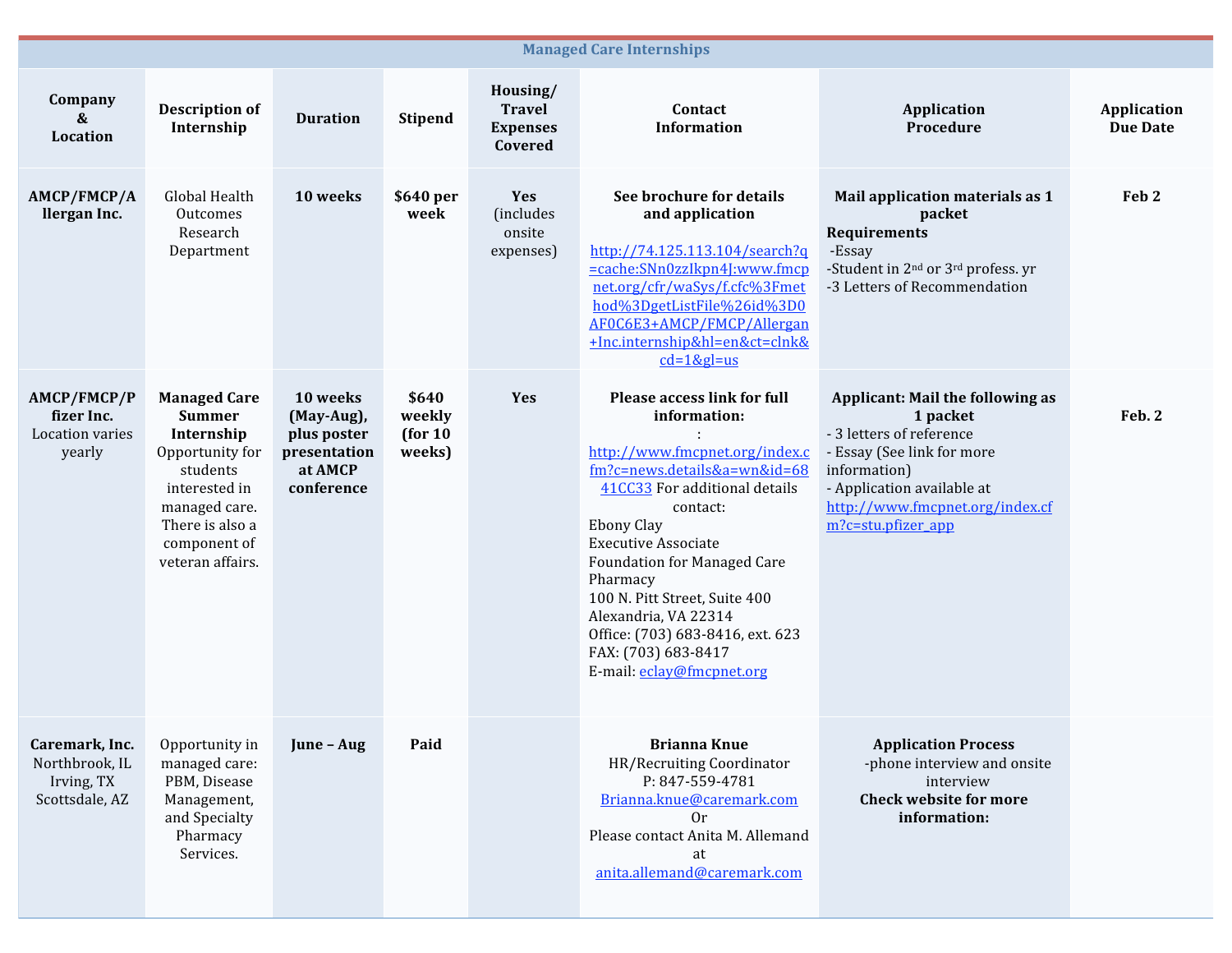| Medco<br>Various<br>locations | Opportunity to<br>learn about the<br>Pharmacy<br><b>Benefit Manager</b><br>(PBM) industry,<br>network in<br>various settings.       |             |            | For additional information,<br>please contact:<br>Tracie Oden<br>P: 614-419-0877<br>tracie_oden@medco.com                                   | Requirements<br>- Application (via online or mail in)<br>- CV<br><b>Check website for more</b><br>information:<br>http://www.merckmedcopharmca<br>reers.com/                                                            | Feb 28  |
|-------------------------------|-------------------------------------------------------------------------------------------------------------------------------------|-------------|------------|---------------------------------------------------------------------------------------------------------------------------------------------|-------------------------------------------------------------------------------------------------------------------------------------------------------------------------------------------------------------------------|---------|
| <b>Rxperts</b><br>Irvine, CA  | <b>Managed Care</b><br>Consulting<br>Develop drug<br>monographs,<br>literature evals,<br>prepare P&T<br>reviews, Market<br>reserach | June – Sept | <b>Yes</b> | Debi Reissman, Pharm.D.<br>7700 Irvine Center Drive, Suite<br>800, Irvine, CA 92618<br>P:949-788-2909<br>F:949-788-2979<br>debi@rxperts.net | Position is only open to students in<br>US schools of pharmacy who have<br>completed their third year.<br>-Submit CV, writing sample, and<br>letter of interests/goals for<br>internship<br>- Phone or onsite interview | March 1 |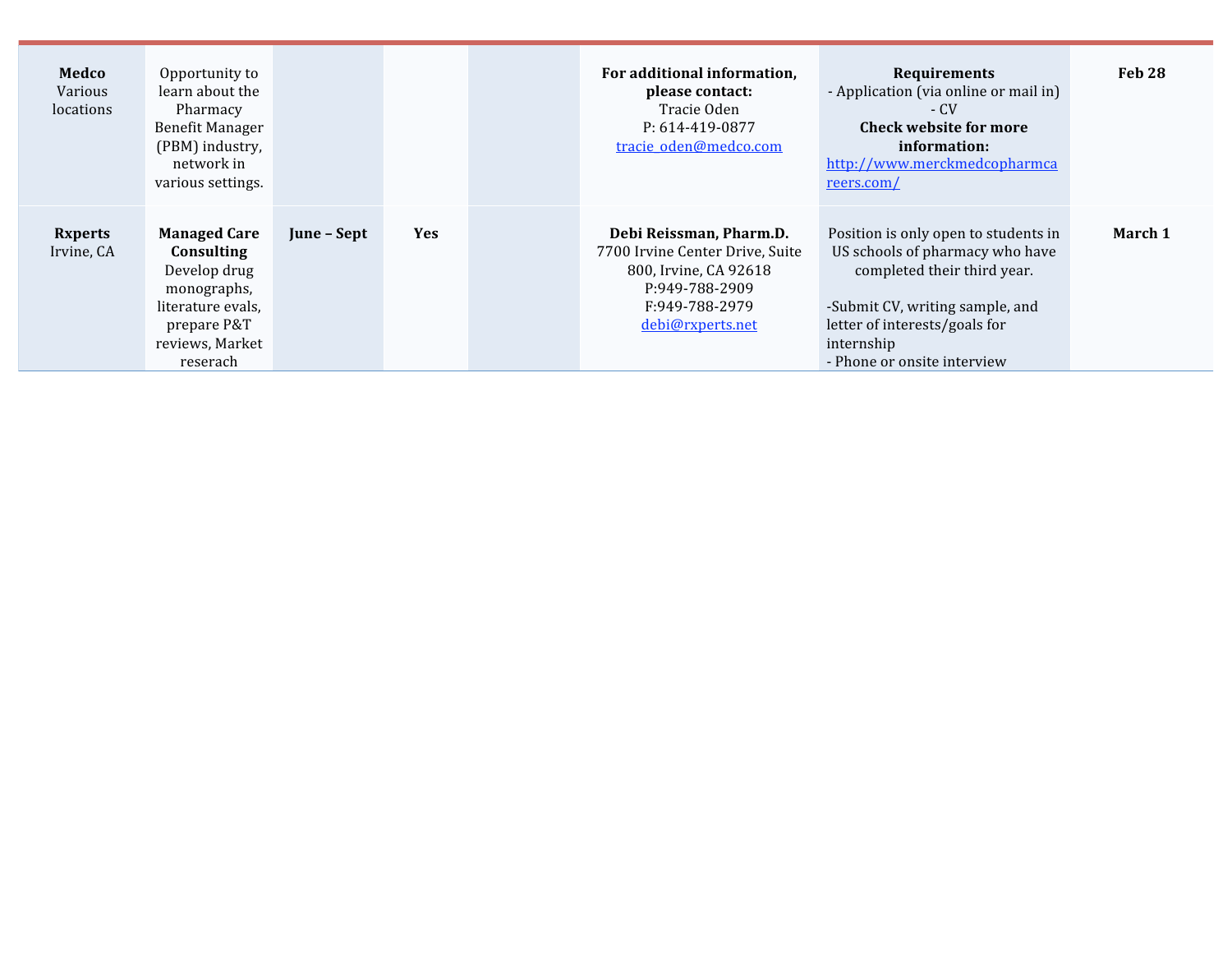| <b>Professional Organization Internships</b> |                                                                                                                                                                                                 |                                                                                                  |                |                                                         |                                                                                                                                                                                                                                                                                                                                                                                                                                           |                                                                                                                                                                                                                                                                                                    |                                |  |  |  |
|----------------------------------------------|-------------------------------------------------------------------------------------------------------------------------------------------------------------------------------------------------|--------------------------------------------------------------------------------------------------|----------------|---------------------------------------------------------|-------------------------------------------------------------------------------------------------------------------------------------------------------------------------------------------------------------------------------------------------------------------------------------------------------------------------------------------------------------------------------------------------------------------------------------------|----------------------------------------------------------------------------------------------------------------------------------------------------------------------------------------------------------------------------------------------------------------------------------------------------|--------------------------------|--|--|--|
| Company<br>&<br>Location                     | <b>Description of</b><br>Internship                                                                                                                                                             | <b>Duration</b>                                                                                  | <b>Stipend</b> | Housing/<br><b>Travel</b><br><b>Expenses</b><br>Covered | Contact<br><b>Information</b>                                                                                                                                                                                                                                                                                                                                                                                                             | Application<br>Procedure                                                                                                                                                                                                                                                                           | <b>Application Due</b><br>Date |  |  |  |
| <b>APhA-ASP</b>                              | <b>APhA Summer</b><br>Internship in<br><b>Association Management</b><br>Opportunities in:<br>- Student Development<br>- Practice Development<br>- Strategic Alliances<br>- Business Development | 10-12 weeks<br>mid-to late-<br><b>May and</b><br>ends in mid-<br>July to early-<br><b>August</b> | <b>Modest</b>  | <b>None</b>                                             | <b>Please access link for full</b><br>information:<br>http://www.pharmacist.c<br>om/AM/Template.cfm?Sec<br>tion=Home2&CONTENTID<br>$=12826&\text{TEMPLATE}$ / CM<br>/ContentDisplay.cfm<br><b>American Pharmacists</b><br><b>Association APhA</b><br><b>Experiential Programs</b><br>Attn: Student<br>Development<br>1100 15th Street NW,<br>Suite 400<br>Washington, DC 20005<br>1-800-237-APhA ext. 7586<br><b>APhA-ASP@aphanet.org</b> | <b>Applicants:</b><br>-Letter<br>$-CV$<br>-2 letters of recommendation<br>(max 4 letters)                                                                                                                                                                                                          | <b>Jan 15</b>                  |  |  |  |
| <b>ASCP</b><br>Alexandria, VA                | Paul G. Cano Legislative<br>Internship:<br>Opportunity in legislative<br>and regulatory affairs.                                                                                                | 8 weeks from<br>June through<br><b>August</b>                                                    | 4,000          |                                                         | <b>American Society of</b><br><b>Consultant Pharmacists</b><br>Attn: Cano Internship<br>1321 Duke Street<br>Alexandria, VA 22314-<br>3563<br>P: 703-739-1316 Ext: 141<br>F: 703-739-1321<br>GovAff@ascp.com (Email<br>applicatins preferred)                                                                                                                                                                                              | Applicants:<br>-One page letter describing<br>future goals and aspirations<br>and how the internship will<br>help achieve these goals<br>-CV or resume<br>-2 letters of recommendation<br><b>Please access link for full</b><br>information:<br>http://www.ascp.com/student<br>/canointernship.cfm | March 2                        |  |  |  |